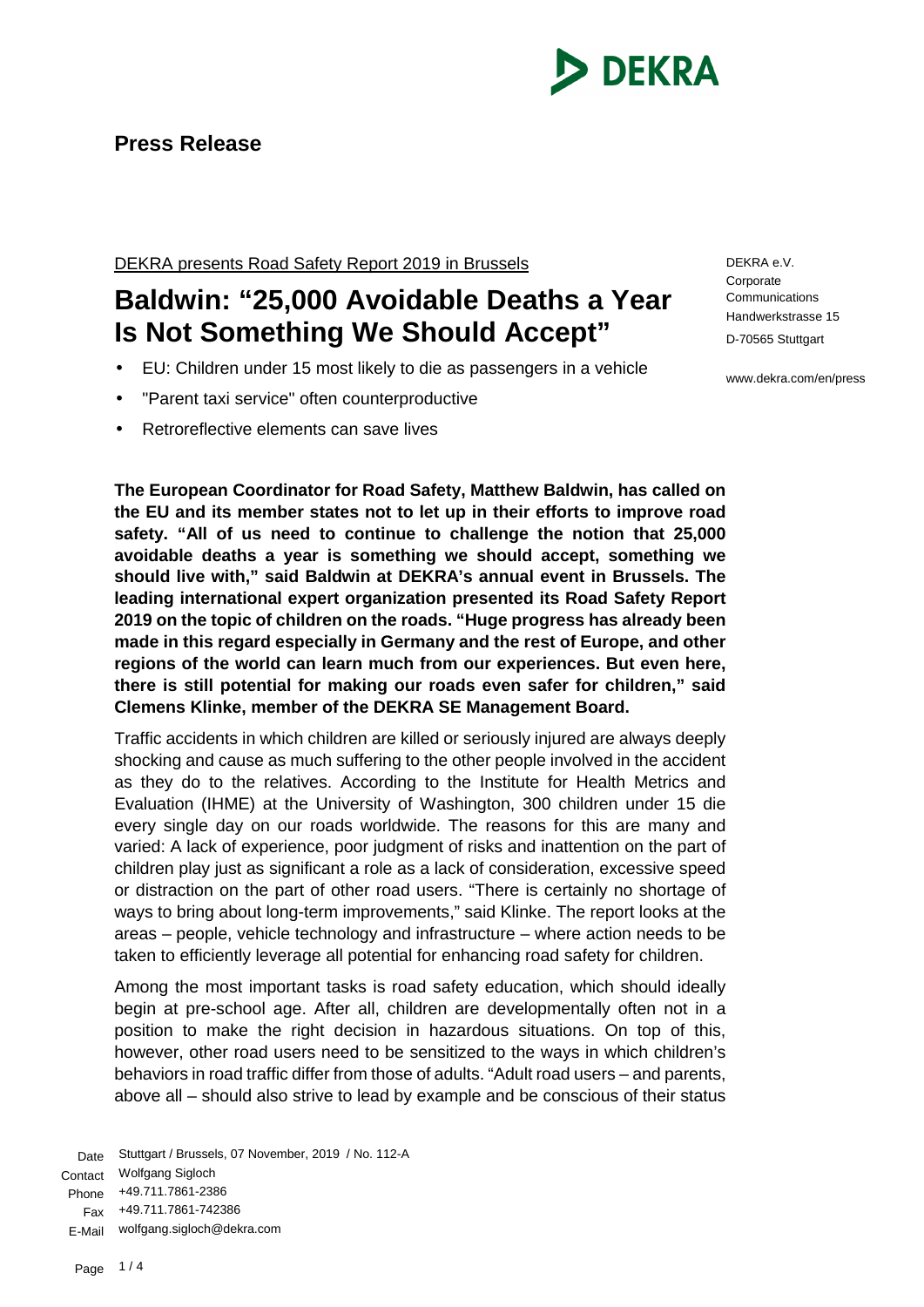

as role models, for example when crossing a road or by always wearing a helmet when riding a bicycle," said Klinke, giving everyone pause for thought.

In addition to road safety education, it is important – especially near kindergartens and schools – to ensure a safe traffic infrastructure, for example by implementing traffic-calming measures. After all, the collision speed in an accident can have a huge impact on the severity of injuries. Another important issue is the "parent taxi service." While parents undoubtedly mean well by transporting their children practically door-to-door with their own cars, this "taxi service" does not help children to become independent and safety-conscious road users and in fact often increases the hazard potential near kindergartens and schools.

In addition to a good infrastructure with fully functioning and adequately lit streets, speed monitoring measures in hazardous areas, proper signage near kindergartens and schools, and a host of other measures, children themselves can do various things to make them safer on the roads such as wearing highcontrast clothing with retroreflective elements and making sure that their bicycles are fitted with fully functioning brakes and lights.

A common cause of road accidents is human error, for example when drivers are distracted. Tests conducted recently by DEKRA for the Road Safety Report demonstrate the enormous potential of automatic emergency braking systems with pedestrian detection.

Like the preceding reports since 2008, the latest DEKRA Road Safety Report, too, is much more than a collection of facts about the current state of affairs. It provides food for thought and specific recommendations for action for politicians, traffic experts, manufacturers, scientific institutions and associations. It is also meant to act as an essential companion for all road users.

DEKRA has been committed to improving road safety for over 90 years. The expert organization was one of the first signatories of the European Road Safety Charter. In national and international bodies, DEKRA's experts are highly valued as partners in dialog.

The latest DEKRA Road Safety Report, as well as more detailed information on the content of the printed report, including in the form of videos and interactive graphics, is available online at www.dekra-roadsafety.com.

## **DEKRA's demands for greater road safety**

- Children traveling in cars must use age- and/or size-appropriate restraint systems.
- Children riding on bicycles should always wear a helmet.
- Bicycles including children's bicycles must be fitted with fully functioning active and passive lights so that children riding on bicycles can be clearly seen at any time of the day or night.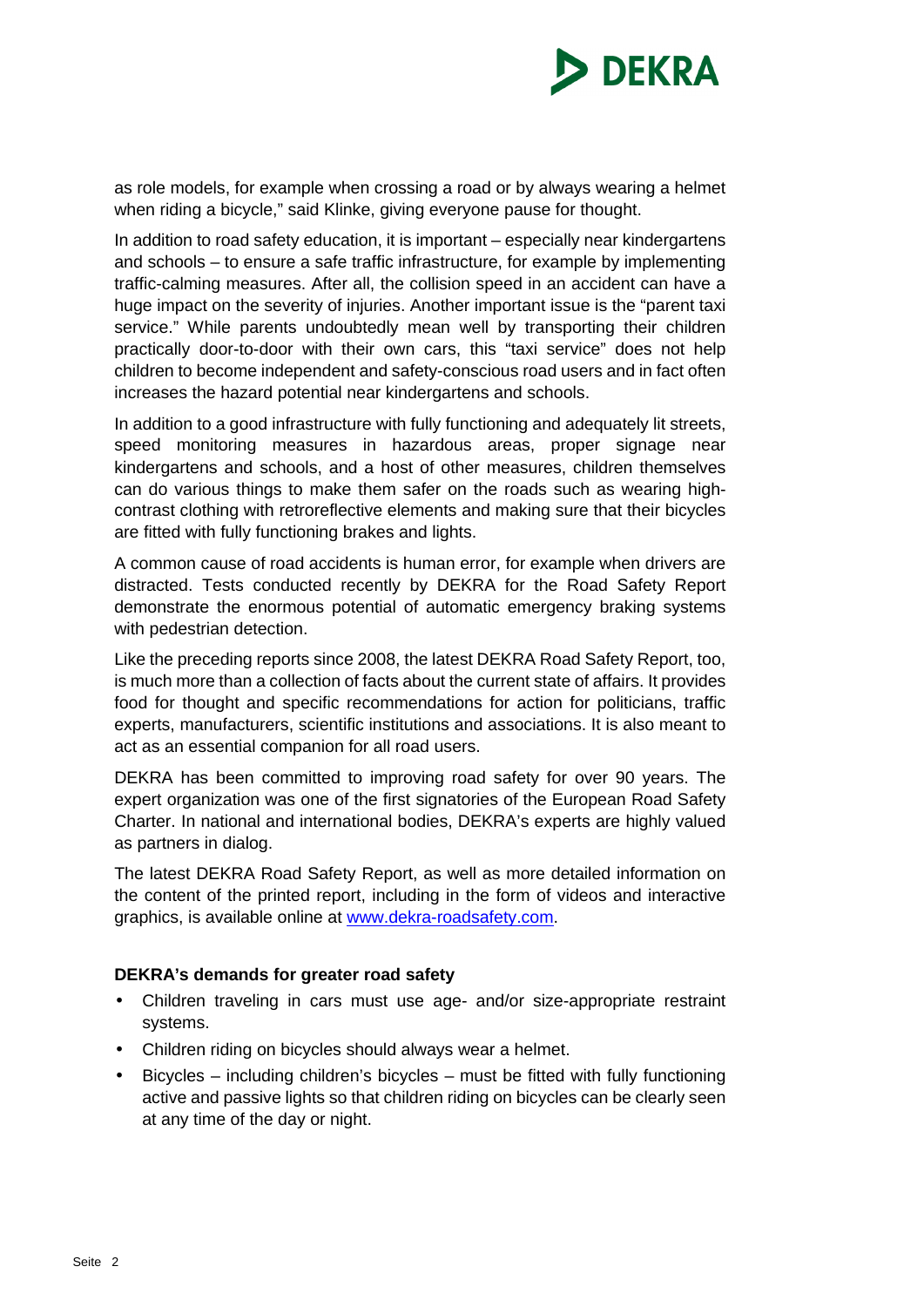

- Parents must give their children the opportunity to gather their own road safety skills and experience in a manner appropriate to their age and developmental stage.
- If parents really cannot avoid driving their children to school, they should plan their route so that nobody in the vicinity of the school is endangered.
- Crossings, intersections and sections of road leading up to intersections must be kept free of anything that could potentially obstruct visibility.
- Traffic-calming measures where a top speed of 30 km/h is enforced should always be implemented on roads within school grounds as well as on roads in the immediate vicinity of schools, kindergartens and playgrounds.
- Road safety education for teenagers right down to kindergarten-age children is absolutely essential for training children to become safe road users. In particular, children have to learn the rules that apply to pedestrians and cyclists.
- Adults must be ever conscious of their status as role models for children. So when out and about on the roads, adults should always behave in a manner that children can emulate so that they do not find themselves in dangerous situations.

### *Bildunterschriften*

Brussels 1: DEKRA annual reception in Brussels. From left: Oliver Deiters, Head of DEKRA's Brussels Bureau; DEKRA Board Member Clemens Klinke; EU Road Safety Coordinator Matthew Baldwin; DEKRA CEO Stefan Kölbl and Thomas Pleines, President of the DEKRA Presidential Council. The so-called "Gulliver Car" helps adults to understand how children feel next to a car. DEKRA's 2019 Road Safety Report is titled "Children on the Road".

Brussels 2: DEKRA's 2019 Road Safety Report was met in Brussels with great interest.

Brussels 3: At DEKRA's annual reception in Brussels, the European Coordinator for Road Safety, Matthew Baldwin, has called on the EU and its member states not to let up in their efforts to improve road safety.

### *About DEKRA*

*DEKRA has been active in the field of safety for more than 90 years. Founded in 1925 in Berlin as Deutscher Kraftfahrzeug-Überwachungs-Verein e.V., it is today one of the world's leading expert organizations. DEKRA SE is a subsidiary of DEKRA e.V. and manages the Group's operating business. In 2018, DEKRA generated estimated sales totaling more than 3.3 billion euros. The company currently employs more than 45,000 people in approximately 60 countries on all six continents. With qualified and independent expert services, they work for safety on the road, at work and at home. These services range from vehicle inspection and expert appraisals to claims services, industrial and building inspections, safety consultancy, testing and certification of products and systems,*